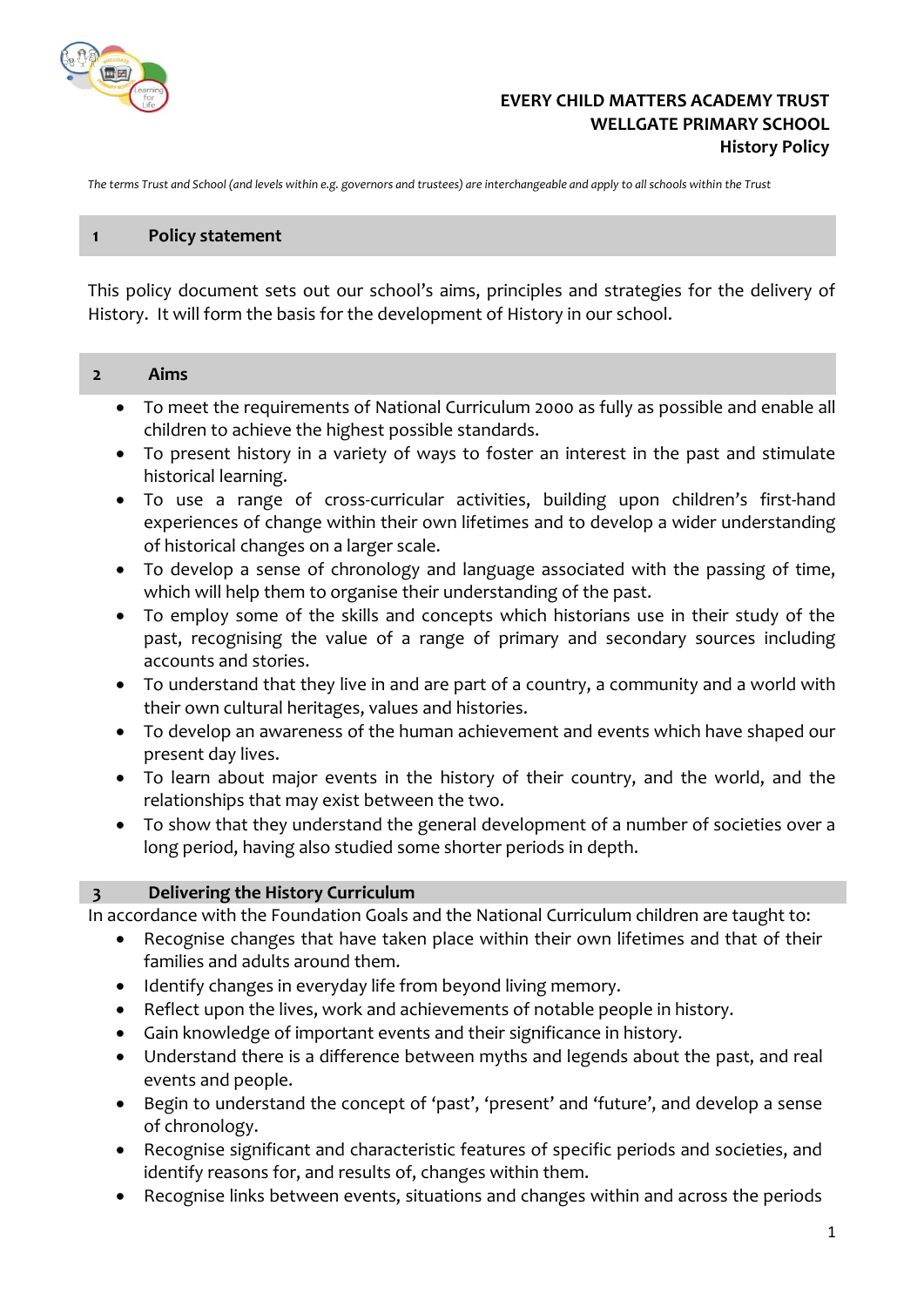

and societies studied.

Gain knowledge about the social, cultural, religious and ethnic diversity of societies studied within Britain and the wider world.

Through these areas of study we aim to provide children with opportunities to:

- Communicate awareness and understanding of history in a variety of ways, developing appropriate language relating to the passing of time.
- Use a wide range of resources, including ICT-based, to stimulate observation and questioning, and to show different ways in which history can be presented.
- Read and listen to factual and fictitious stories set in the past, understanding the significant differences between them.
- Identify reasons why people in the past acted as they did, and the effect their actions may have had on history.
- Recognise different accounts and interpretations of history and why these differences occur.
- Recall, select and organise historical information accurately, using dates and historical vocabulary as appropriate.
- Undertake at least a local history study, three British history studies, a European history study and a world history study

# **4 Implementing History**

History is taught through specific cross-curricular topics that facilitate the delivery of the National Curriculum and the Foundation Goals relating to History. In KS1 and KS2 they are taken from the National Curriculum. (Appendix 1.)

## **Primary Resources are produced at the time**

A variety of approaches are taken that allow children to work individually, in groups and as a whole class. Every opportunity is taken to make use of a wide range of primary resources, including:

- Artifacts.
- Illustrations, maps and photographs.
- Data records /census returns / church records / diaries.
- Newspaper articles and factual accounts.
- Visits to historical sites and museums.
- Visitors discussing personal histories.

## **Secondary Resources are produced after the event**

These are supported by use of secondary sources, including:

- ICT-based sources.
- Books.
- Models.
- Radio and television programs.
- Role-play.

Children are encouraged to share their ideas and opinions, in order to clarify thoughts and develop understanding. Activities are recorded in a variety of ways.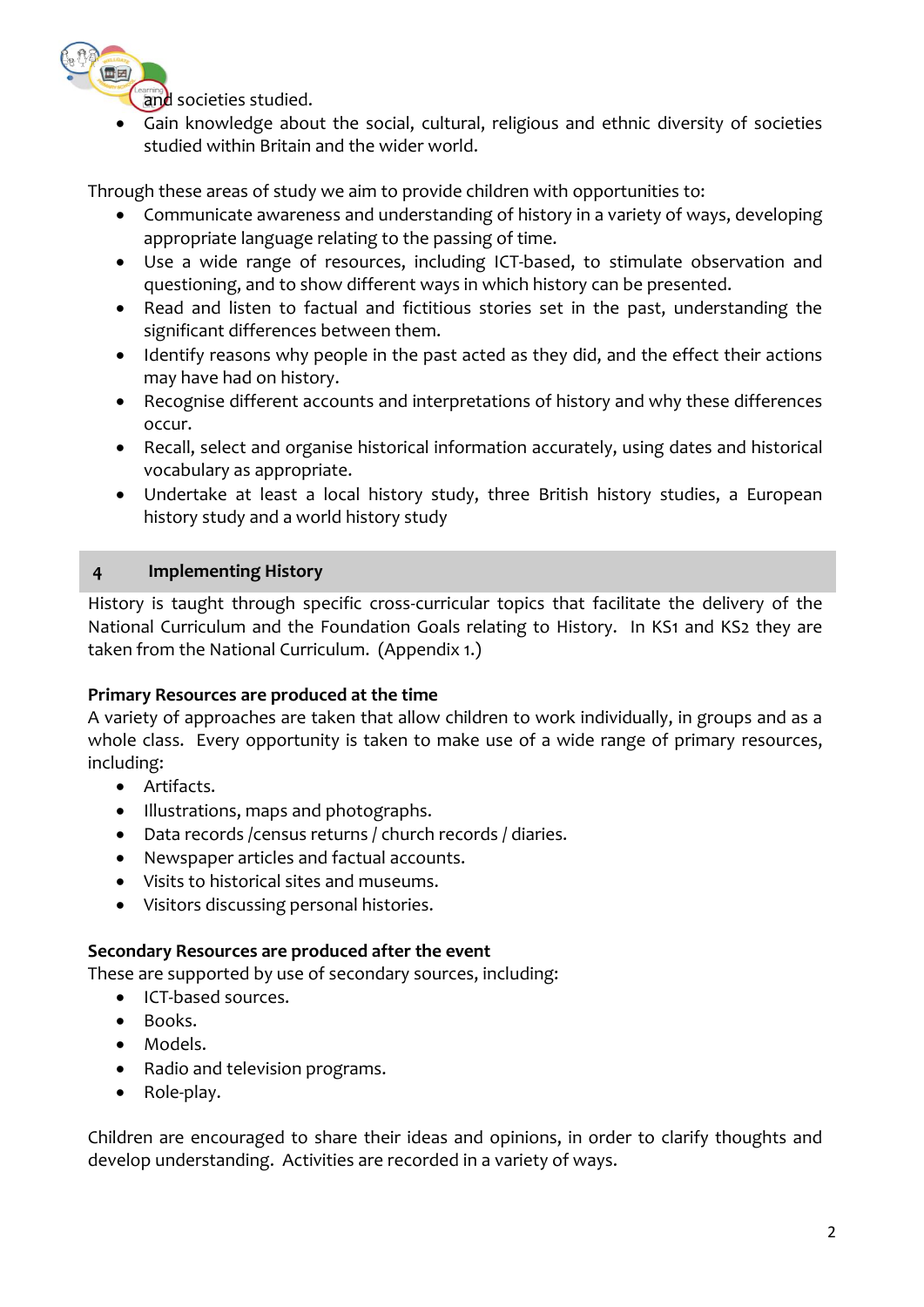

From F2 children are encouraged to record in the majority of their lessons, after discussion, first hand experiences, listening to oral history etc. Recording could make links with genres taught in Literacy. It could be a storyboard, a time line, a diagram, a non-chronological report, or a play. The use of worksheets is discouraged.

Teaching staff are familiar with the requirements of the Foundation Goals and the National Curriculum, and continue to attend appropriate courses and meetings regarding History.

# **5 Links with other curricular areas**

The primary focus of history lessons should be the development of children's historical knowledge and understanding. However, history lessons also provide many opportunities for cross-curricular learning.

# **English**

History lessons can provide valuable opportunities to reinforce literacy skills and apply them in different contexts. Reading and writing are essential for the process of finding out about and communicating an understanding of history. Speaking and listening skills, such as discussion, role-play and drama, can be effective vehicles for exploring different viewpoints and perspectives on history. New subjects and materials provide opportunities to extend and develop vocabulary.

Different genres of writing can be applied to different areas of study in History, to reinforce literacy skills and to investigate History e.g. should Henry VIII have married six times could be written as a discussion genre.

# **ICT**

A range of ICT-based resources can be used to enhance historical learning. For example, radio and television broadcasts, CD-ROMS, databases and the Internet. Such resources can enhance skills of historical enquiry and provide access to a range of information sources. They can support the collection and analysis of data and help to develop understanding of historical patterns and processes.

## **Geography**

History has strong links with geography, particularly in the study of societies and civilizations. The historical context gives an insight into how and why civilizations have developed in certain ways, and the links between different societies and cultures.

## **Other subjects**

Specific opportunities for links with other subjects, notably Science, Art, DT, RE, Music and PE.

## **6 Equal Opportunities**

We believe that it is important for all children to experience the range of history activities, regardless of race, gender, special needs, disability, cultural diversity or social background. A flexible teaching approach allows teachers to permit equal access to historical learning and children are encouraged to consider changes within the context of their own personal experiences. The contribution of every child is encouraged and valued.

We will use examples from history to recognise and challenge inequalities and stereotypes.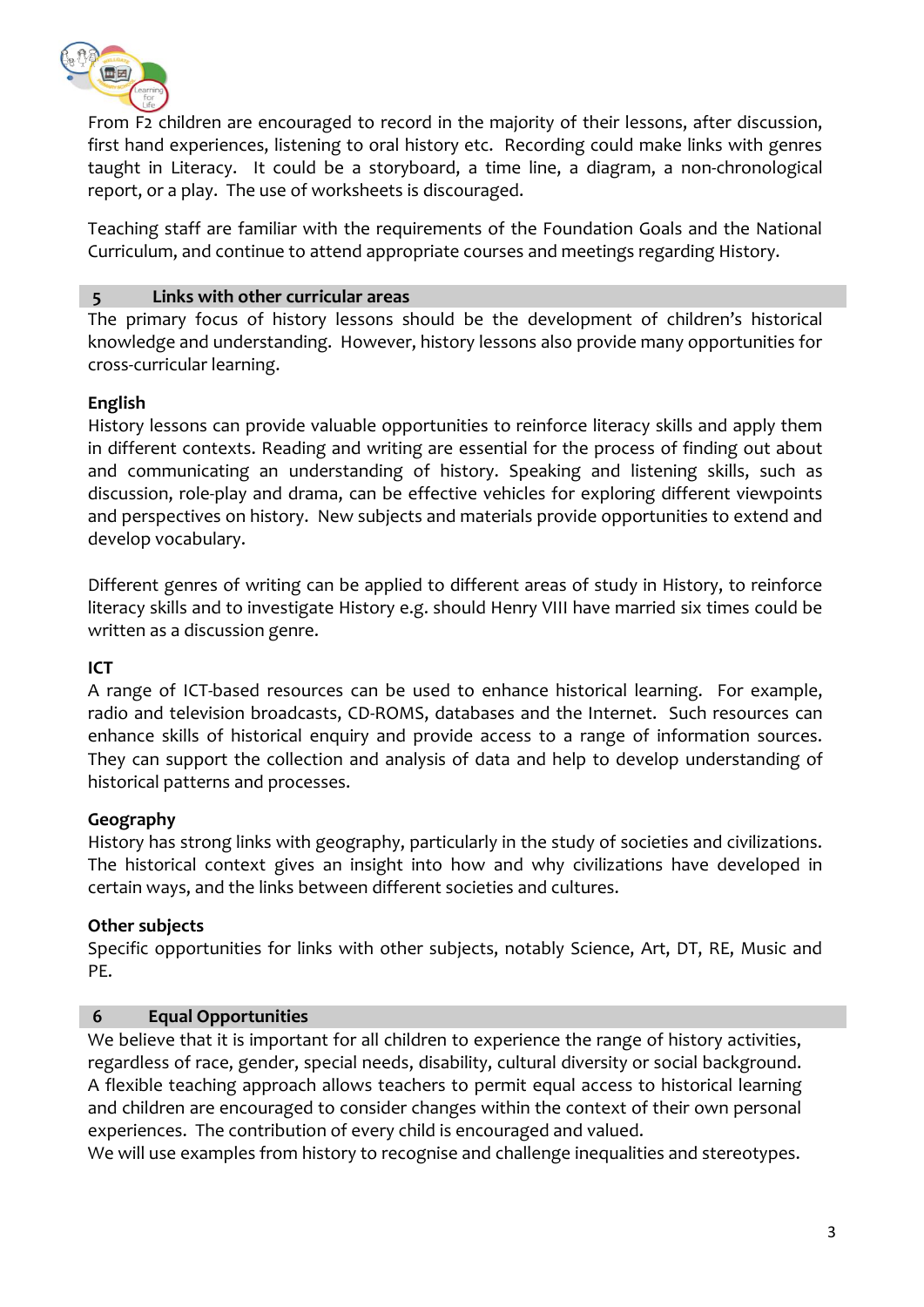

#### **7 Differentiation**

It is the policy of Wellgate Primary School to meet the needs of every child. Differentiated activities enable children to work at their own level and realise individual potential. Using the level descriptors the teacher can track back or forward in levels and set appropriate tasks.

The National Curriculum programmes of study set out what most pupils should be taught at each key stage, but teachers should deliver the knowledge, skills and understanding in ways that suit their pupils' abilities. This may mean choosing knowledge, skills and understanding from earlier or later key stages so that individual children can make progress.

### **8 Special Educational Needs**

Curriculum planning and assessment for pupils with special educational needs will take account of the type and extent of the difficulty experienced by the pupil. In many cases the action necessary to respond to an individual's requirement for curriculum access will be met through greater differentiation of tasks and materials consistent with school-based intervention as set out in the SEN Code of Practice.

Teachers will take specific action to provide access to learning for pupils with special educational needs by:

- Providing for pupils who need help with communication, language and literacy.
- Planning, where necessary, to develop pupils' understanding through the use of senses and experiences.
- Planning for pupils' full participation in learning.
- Help pupils to manage their behaviour, to take part in learning effectively and safely.
- Help individuals to manage their emotions and to take part in learning.

### **9 Assessment**

History is assessed against the Foundation Goals and the National Curriculum attainment targets. These assessments provide the basis for making judgements for reporting to parents and providing information for transition. The National Curriculum attainment targets have been broken down into levels  $1 - 5$  in the 5 different areas of History (see appendix).

Examples of work, including photographs, are kept in a portfolio demonstrating different National Curriculum levels. The portfolio will also include examples of planning from each year group.

### **10 The Role of the Co-coordinator**

The coordinator will:

- Lead the development of History throughout the school.
- Monitor the planning and teaching of History, ensuring continuity and progression throughout school.
- Provide guidance to individual members of staff.
- Keep up to date with local and national developments in History and disseminate relevant information.
- Order stock linked to the planned units of work.
- Be responsible for the organisation and maintenance of History resources.
- Coordinate displays of History work.
- Review and maintain the History portfolio.
- Review the History Policy.